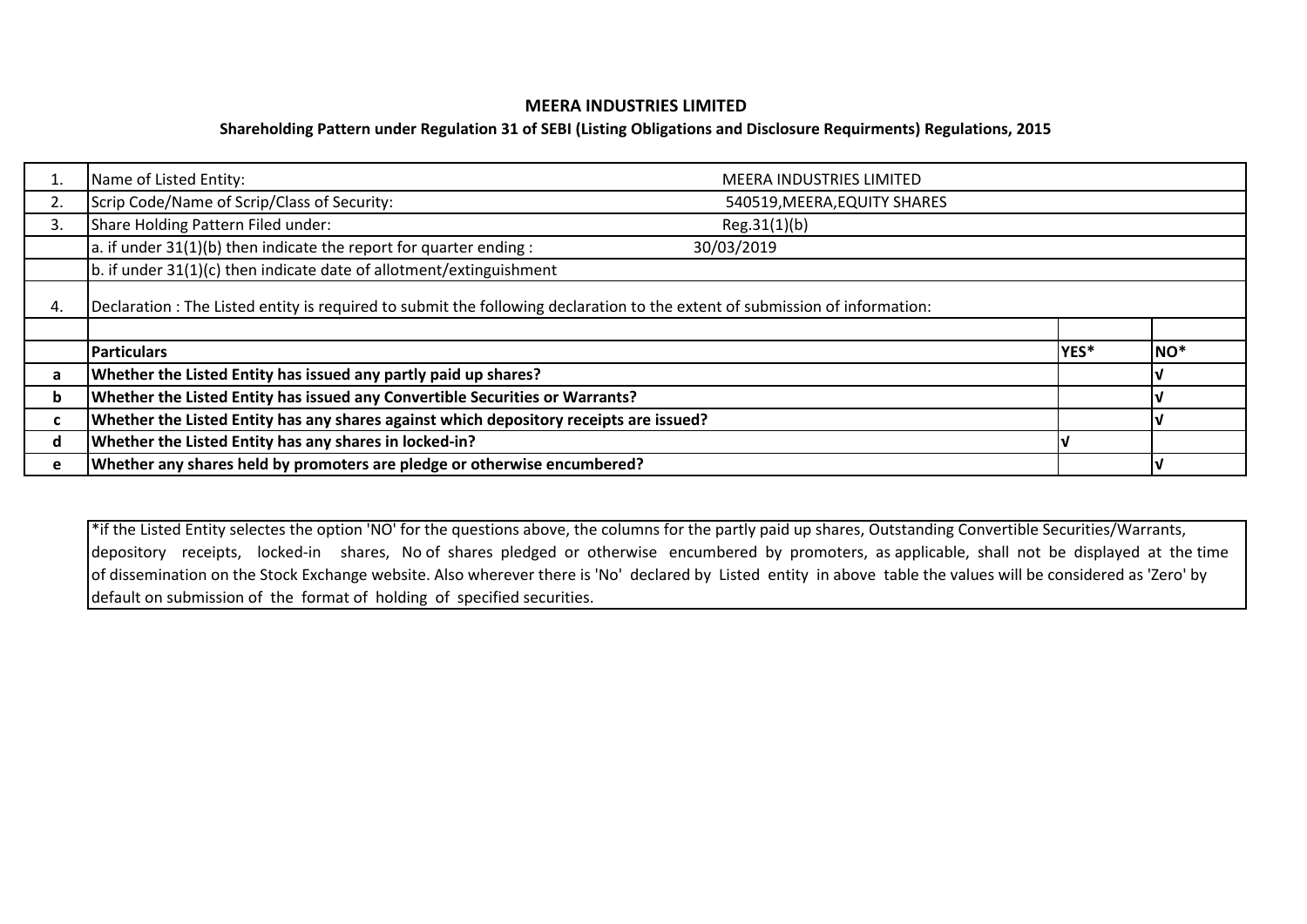### **Table I - Summary Statement holding of specified securities**

| Category | <b>Category of Shareholder</b> | No of<br>olders | No of fully paid No of<br>Shareh   up equity shares Partly paid-Shares<br>held |     | No of<br>shares held Depository<br>Receipts | <b>Total No of</b><br>Shares Held (VII) a % of total no securities<br>$up$ equity Underlying $= (IV)+(V)+(VI)$ | Shareholding as Number of Voting Rights held in each class of<br>of shares (As a<br>% of (A+B+C2)) |                     |               |         |                              | converttible convertible<br>securities<br>(Including<br><b>Warrants</b> ) | Underlying % assuming full<br>Outstanding conversion of<br>Securities (as a<br>percentage of<br>diluted share<br>capital) | No of Shares Shareholding as a Number of Locked in<br><b>Shares</b> |                                   | <b>Number of</b><br><b>Shares pledged</b><br>or otherwise<br>encumbered |                                             | Number of<br>equity<br>shares held<br>demateriali<br>zed form |
|----------|--------------------------------|-----------------|--------------------------------------------------------------------------------|-----|---------------------------------------------|----------------------------------------------------------------------------------------------------------------|----------------------------------------------------------------------------------------------------|---------------------|---------------|---------|------------------------------|---------------------------------------------------------------------------|---------------------------------------------------------------------------------------------------------------------------|---------------------------------------------------------------------|-----------------------------------|-------------------------------------------------------------------------|---------------------------------------------|---------------------------------------------------------------|
|          |                                |                 |                                                                                |     |                                             |                                                                                                                |                                                                                                    | No of Voting Rights |               |         | Total as a %<br>of $(A+B+C)$ |                                                                           |                                                                                                                           | No.                                                                 | As a % of<br>total Shares<br>held | No.                                                                     | As a % of<br>total<br><b>Shares</b><br>held |                                                               |
| (1)      | (11)                           | (III)           | (IV)                                                                           | (V) | (VI)                                        | (VII)                                                                                                          | (VIII)                                                                                             | Class X             | Class Y Total | (IX)    |                              | (X)                                                                       | (XI)                                                                                                                      |                                                                     | (X  )                             |                                                                         | (XIII)                                      | (XIV)                                                         |
|          |                                |                 |                                                                                |     |                                             |                                                                                                                |                                                                                                    |                     |               |         |                              |                                                                           |                                                                                                                           |                                                                     |                                   |                                                                         |                                             |                                                               |
| (A)      | Promoter & Promoter Group      |                 | 2800000                                                                        |     |                                             | 2800000                                                                                                        | 71.29                                                                                              | 2800000             |               | 2800000 | 71.29                        |                                                                           | 71.29                                                                                                                     | 813203                                                              | 29.04                             |                                                                         | 0.00                                        | 2800000                                                       |
| (B)      | Public                         | 317             | 1127500                                                                        |     |                                             | 1127500                                                                                                        | 28.71                                                                                              | 1127500             |               | 1127500 | 28.71                        |                                                                           | 28.71                                                                                                                     |                                                                     | 0.00 NA                           |                                                                         | <b>NA</b>                                   | 1127500                                                       |
| (C)      | Non Promoter-Non Public        |                 |                                                                                |     |                                             |                                                                                                                |                                                                                                    |                     |               |         |                              |                                                                           |                                                                                                                           |                                                                     |                                   |                                                                         |                                             |                                                               |
| (C1)     | Shares underlying DRs          |                 |                                                                                |     |                                             |                                                                                                                | 0 NA                                                                                               |                     |               |         | 0.00                         |                                                                           | 0 NA                                                                                                                      |                                                                     | 0.00 NA                           |                                                                         | <b>NA</b>                                   |                                                               |
| (C2)     | Shares held by Employes Trusts |                 |                                                                                |     |                                             |                                                                                                                | 0.00                                                                                               |                     |               |         | 0.00                         |                                                                           | 0.00                                                                                                                      |                                                                     | 0.00 NA                           |                                                                         | <b>NA</b>                                   |                                                               |
|          |                                |                 |                                                                                |     |                                             |                                                                                                                |                                                                                                    |                     |               |         |                              |                                                                           |                                                                                                                           |                                                                     |                                   |                                                                         |                                             |                                                               |
|          | Total:                         | 322             | 3927500                                                                        |     |                                             | 3927500                                                                                                        | 100.00                                                                                             | 3927500             |               | 3927500 | 100.00                       |                                                                           | 100.00                                                                                                                    | 813203                                                              | 20.71                             |                                                                         | 0.00                                        | 3927500                                                       |

NA - "Not Applicable".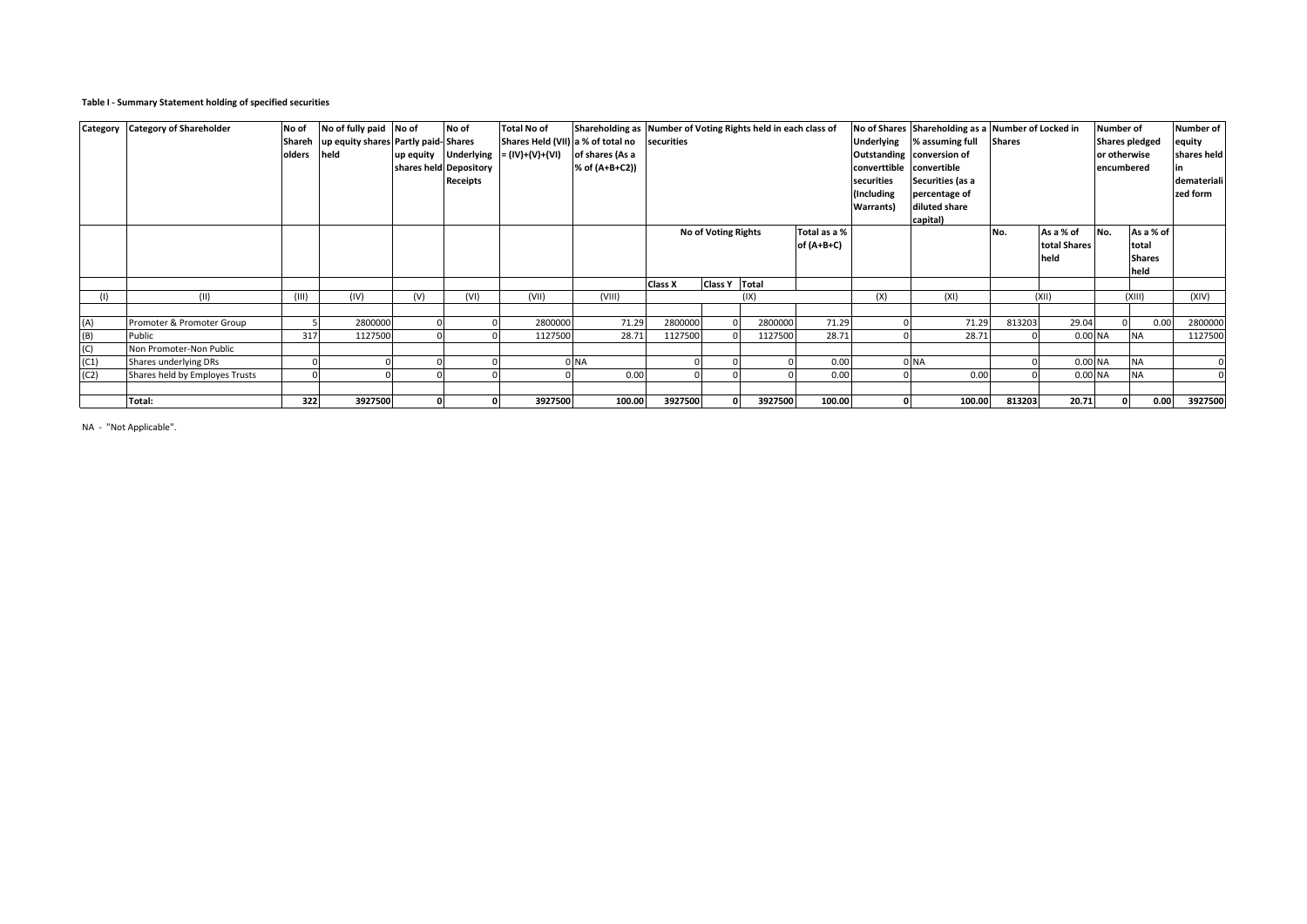#### **Table II - Statement showing shareholding pattern of the Promoter and Promoter Group**

| Categ | <b>Category &amp; Name of the Shareholder</b>      | No of              | No of fully             | No of             | No of               | <b>Total No of</b> |                  | Shareholding as Number of Voting Rights held in each class of securities |                     |          |              |              | <b>No of Shares</b> | Shareholding as a % Number of Locked in |               |              | <b>Number of Shares</b> |                           | Number of           |
|-------|----------------------------------------------------|--------------------|-------------------------|-------------------|---------------------|--------------------|------------------|--------------------------------------------------------------------------|---------------------|----------|--------------|--------------|---------------------|-----------------------------------------|---------------|--------------|-------------------------|---------------------------|---------------------|
| ory   |                                                    | Shareholde paid up |                         | Partly paid Share |                     | <b>Shares Held</b> | a % of total no  |                                                                          |                     |          |              |              | Underlying          | assuming full                           | <b>Shares</b> |              | pledged or otherwise    |                           | equity shares       |
|       |                                                    |                    | equity shares up equity |                   | Underlyin (IV+V+VI) |                    | of shares        |                                                                          |                     |          |              |              | Outstanding         | conversion of                           |               |              | encumbered              |                           | held in             |
|       |                                                    |                    | held                    | shares            |                     |                    | (calculated as   |                                                                          |                     |          |              |              | converttible        | convertible                             |               |              |                         |                           | dematerialize       |
|       |                                                    |                    |                         | held              | <b>Depositor</b>    |                    | per SCRR, 1957   |                                                                          |                     |          |              |              | securities          | Securities (as a                        |               |              |                         |                           | d form              |
|       |                                                    |                    |                         |                   | y Receipts          |                    | (VIII) As a % of |                                                                          |                     |          |              |              | (Including          | percentage of                           |               |              |                         |                           |                     |
|       |                                                    |                    |                         |                   |                     |                    | $(A+B+C2$        |                                                                          |                     |          |              |              | Warrants)           | diluted share                           |               |              |                         |                           |                     |
|       |                                                    |                    |                         |                   |                     |                    |                  |                                                                          |                     |          |              |              |                     | capital) (VII)+(X) As a                 |               |              |                         |                           |                     |
|       |                                                    |                    |                         |                   |                     |                    |                  |                                                                          |                     |          |              |              |                     | % of (A+B+C2)                           |               |              |                         |                           |                     |
|       |                                                    |                    |                         |                   |                     |                    |                  |                                                                          |                     |          |              |              |                     |                                         |               |              |                         |                           |                     |
|       |                                                    |                    |                         |                   |                     |                    |                  |                                                                          |                     |          |              |              |                     |                                         |               |              |                         |                           |                     |
|       |                                                    |                    |                         |                   |                     |                    |                  |                                                                          |                     |          |              |              |                     |                                         |               |              |                         |                           |                     |
|       |                                                    |                    |                         |                   |                     |                    |                  |                                                                          |                     |          |              |              |                     |                                         |               |              |                         |                           |                     |
|       |                                                    |                    |                         |                   |                     |                    |                  |                                                                          | No of Voting Rights |          |              | Total as a % |                     |                                         | No.           | As a % of    | No.                     | As a % of<br>total Shares |                     |
|       |                                                    |                    |                         |                   |                     |                    |                  |                                                                          |                     |          |              | of (A+B+C)   |                     |                                         |               | total Shares |                         |                           |                     |
|       |                                                    |                    |                         |                   |                     |                    |                  |                                                                          |                     |          |              |              |                     |                                         |               | held         |                         | held                      |                     |
|       |                                                    |                    |                         |                   |                     |                    |                  | Class X                                                                  | <b>Class Y</b>      | Total    |              |              |                     |                                         |               |              |                         |                           |                     |
|       | (1)                                                | (III)              | (IV)                    | (V)               | (VI)                | (VII)              | (VIII)           |                                                                          |                     | (IX)     |              |              | (X)                 | (XI)                                    | (X  )         |              | (XIII)                  |                           | (XIV)               |
| (1)   | Indian                                             |                    |                         |                   |                     |                    |                  |                                                                          |                     |          |              |              |                     |                                         |               |              |                         |                           |                     |
| (a)   | Individuals/Hindu undivided Family                 | 5                  | 2800000                 | $\Omega$          |                     | 2800000            | 71.29            | 2800000                                                                  |                     | $\Omega$ | 2800000      | 71.29        | $\mathbf 0$         | 71.29                                   | 813203        | 29.04        | $\Omega$                | 0.00                      | 2800000             |
|       | DEVENDRA SOMABHAI NAIK                             |                    | 180000                  | $\circ$           |                     | 180000             | 4.58             | 180000                                                                   |                     | $\Omega$ | 180000       | 4.58         | $\mathbf 0$         | 4.58                                    |               | 0.00         | $\Omega$                | 0.00                      | 180000              |
|       | REKHABEN DEVENDRABHAI NAIK                         |                    | 90000                   | $\Omega$          |                     | 90000              | 2.29             | 90000                                                                    |                     | $\Omega$ | 90000        | 2.29         | $\Omega$            | 2.29                                    |               | 0.00         |                         | 0.00                      | 90000               |
|       | DESAI BIJAL DHARMESHBHAI                           |                    | 1355338                 | $\circ$           |                     | 1355338            | 34.51            | 1355338                                                                  |                     | $\Omega$ | 1355338      | 34.51        | $\mathbf 0$         | 34.51                                   | 813203        | 60.00        |                         | 0.00                      | 1355338             |
|       | DHARMESHKUMAR VINODKUMAR DESAI                     |                    | 1169662                 | $\mathbf{0}$      |                     | 1169662            | 29.78            | 1169662                                                                  |                     | $\Omega$ | 1169662      | 29.78        | $\circ$             | 29.78                                   |               | 0.00         | $\Omega$                | 0.00                      | 1169662             |
|       | NILESHKUMAR VINODCHANDRA DESAI                     |                    | 5000                    | $\circ$           |                     | 5000               | 0.13             | 5000                                                                     |                     |          | 5000         | 0.13         | $\mathbf 0$         | 0.13                                    |               | 0.00         |                         | 0.00                      | 5000                |
| (b)   | Central Government/State Government(s)             | $\Omega$           | $\Omega$                | $\Omega$          |                     | $\Omega$           | 0.00             | $\Omega$                                                                 |                     |          | $\Omega$     | 0.00         | $\Omega$            | 0.00                                    |               | 0.00         |                         | 0.00                      | $\mathsf{O}$        |
| (c)   | Financial Institutions/Banks                       | $\circ$            | $\circ$                 | $\mathbf{0}$      |                     | $\Omega$           | 0.00             | $\Omega$                                                                 |                     |          | $\Omega$     | 0.00         | $\mathbf 0$         | 0.00                                    |               | 0.00         |                         | 0.00                      | $\mathbf 0$         |
| (d)   | Any Other                                          | $\circ$            | $\circ$                 | $\mathbf 0$       |                     | $\Omega$           | 0.00             | $\circ$                                                                  |                     |          | $\Omega$     | 0.00         | $\mathbf 0$         | 0.00                                    |               | 0.00         |                         | 0.00                      | $\mathbf 0$         |
|       | Sub-Total (A)(1)                                   | 5                  | 2800000                 | $\Omega$          | $\Omega$            | 2800000            | 71.29            | 2800000                                                                  |                     | $\Omega$ | 2800000      | 71.29        | $\mathbf{0}$        | 71.29                                   | 813203        | 29.04        |                         | 0.00                      | 2800000             |
| (2)   | Foreign                                            |                    |                         |                   |                     |                    |                  |                                                                          |                     |          |              |              |                     |                                         |               |              |                         |                           |                     |
|       | Individuals (Non-Resident Individuals/Foreign      |                    |                         |                   |                     |                    |                  |                                                                          |                     |          |              |              |                     |                                         |               |              |                         |                           |                     |
| (a)   | Individuals                                        | 0                  | 0                       | 0                 |                     | $\mathbf{0}$       | 0.00             | $\Omega$                                                                 |                     |          | $\Omega$     | 0.00         | $\Omega$            | 0.00                                    |               | 0.00         |                         | 0.00                      | $\mathsf{O}\xspace$ |
| (b)   | Government                                         | $\mathbf{0}$       | $\circ$                 | $\mathbf{0}$      |                     | $\circ$            | 0.00             | $\circ$                                                                  |                     | $\Omega$ | $\Omega$     | 0.00         | $\mathbf 0$         | 0.00                                    | $\Omega$      | 0.00         |                         | 0.00                      | $\mathbf 0$         |
| (c)   | Institutions                                       | $\circ$            | $\Omega$                | $\Omega$          |                     | $\Omega$           | 0.00             | $\Omega$                                                                 |                     |          | $\Omega$     | 0.00         | $\Omega$            | 0.00                                    |               | 0.00         |                         | 0.00                      | $\mathbf 0$         |
|       |                                                    |                    |                         |                   |                     |                    |                  |                                                                          |                     |          |              |              |                     |                                         |               |              |                         |                           |                     |
| (d)   | Foreign Portfolio Investor                         | $\circ$            | $\circ$                 | $\Omega$          |                     | $\circ$            | 0.00             | $\circ$                                                                  |                     |          | $\mathbf 0$  | 0.00         | $\mathbf 0$         | 0.00                                    |               | 0.00         |                         | 0.00                      | $\mathbf 0$         |
|       |                                                    |                    |                         |                   |                     |                    |                  |                                                                          |                     |          |              |              |                     |                                         |               |              |                         |                           |                     |
| (e)   | Any Other                                          | $\circ$            | $\circ$                 | $\Omega$          | $\Omega$            | $\circ$            | 0.00             | $\circ$                                                                  |                     | $\Omega$ | $\mathbf{0}$ | 0.00         | $\mathbf 0$         | 0.00                                    | $\Omega$      | 0.00         | $\Omega$                | 0.00                      | $\mathbf 0$         |
|       |                                                    |                    |                         |                   |                     |                    |                  |                                                                          |                     |          |              |              |                     |                                         |               |              |                         |                           |                     |
|       | Sub-Total (A)(2)                                   | o                  | ol                      | $\mathbf{0}$      | $\Omega$            | 0                  | 0.00             | ol                                                                       |                     | $\Omega$ | $\Omega$     | 0.00         | $\mathbf{0}$        | 0.00                                    | $\Omega$      | 0.00         |                         | 0.00                      | $\Omega$            |
|       | <b>Total Shareholding of Promoter and Promoter</b> |                    |                         |                   |                     |                    |                  |                                                                          |                     |          |              |              |                     |                                         |               |              |                         |                           |                     |
|       | Group (A)=(A)(1)+(A)(2)                            | - 5                | 2800000                 | $\mathbf{0}$      |                     | 2800000            | 71.29            | 2800000                                                                  |                     | $\Omega$ | 2800000      | 71.29        | $\mathbf{o}$        | 71.29                                   | 813203        | 29.04        |                         | 0.00                      | 2800000             |

**Details of Shares which remain unclaimed may be given here along with details such as number of shareholders, outstanding shares held in demat/unclaimed suspense account, voting rights which are frozen etc.**

**Note :**

(1) PAN would not be displayed on website of Stock Exchange(s).<br>(2) The term "Encumbrance" has the same meaning as assigned under regulation 28(3) of SEBI (Substantial Acquisition of Shares and Takeovers) Regulations, 2011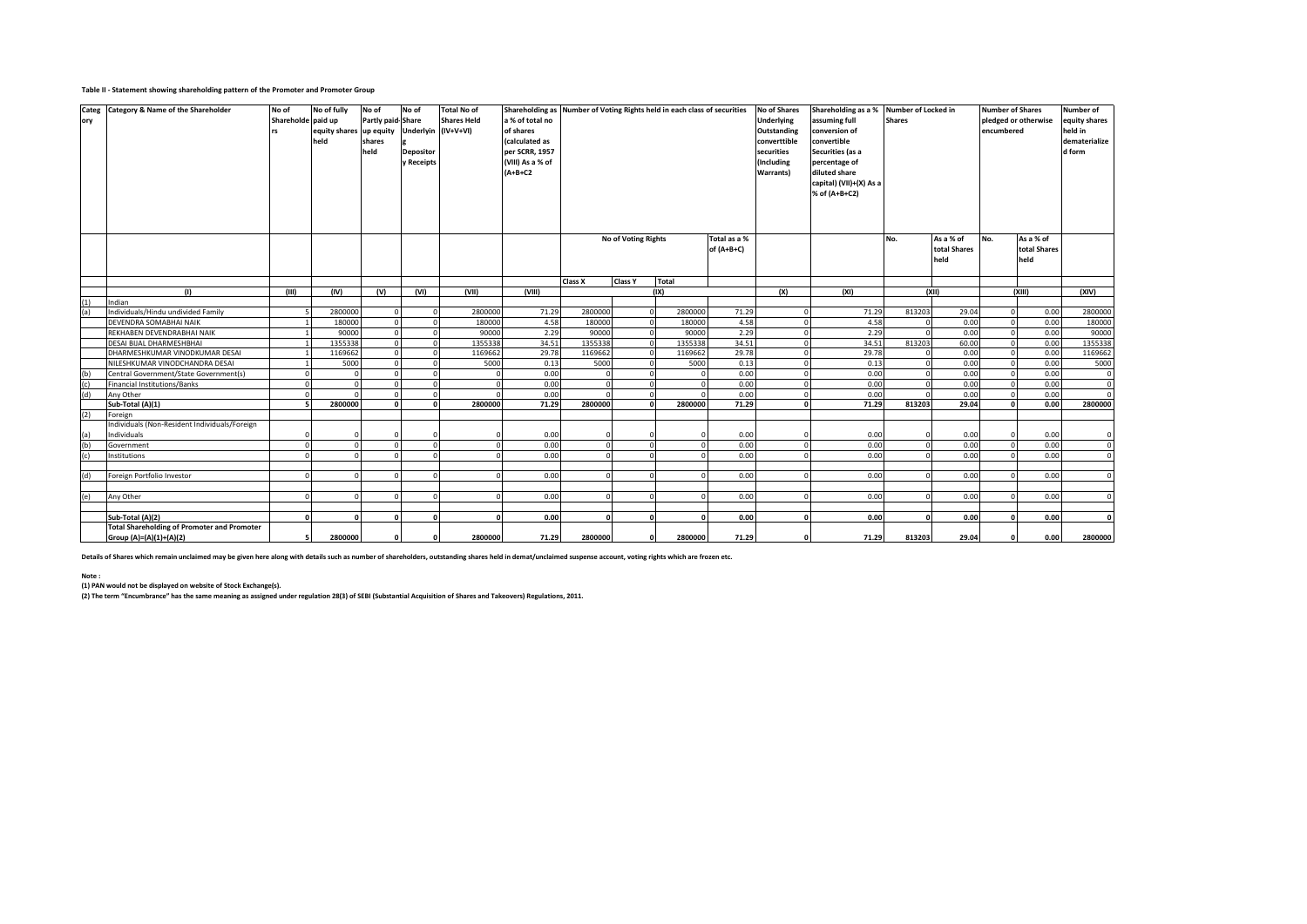#### **Table III - Statement showing shareholding pattern of the Public shareholder**

|     | Categor Category & Name of the Shareholder                         | No of                    | No of fully paid<br>Shareholde up equity shares<br>held | paid-up<br>equity<br>shares held Receipts | No of Partly No of Shares<br><b>Underlying</b><br>Depository | <b>Total No of</b><br><b>Shares Held</b><br>(IV+V+VI) | Shareholdi<br>ng as a %<br>of total no<br>of shares<br>$(A+B+C2)$ |         |                     | Number of Voting Rights held in each class of securities |              | <b>No of Shares</b><br><b>Underlying</b><br>Outstanding<br>converttible<br>securities<br>(Including<br><b>Warrants)</b> | Shareholding as a<br><b>Number of Locked</b><br>% assuming full<br>in Shares<br>conversion of<br>convertible<br>Securities (as a<br>percentage of<br>diluted share<br>capital) |                     | pledged or<br>otherwise | <b>Number of Shares</b><br>encumbered | Number of<br>equity shares<br>held in<br>dematerialize<br>d form |                      |
|-----|--------------------------------------------------------------------|--------------------------|---------------------------------------------------------|-------------------------------------------|--------------------------------------------------------------|-------------------------------------------------------|-------------------------------------------------------------------|---------|---------------------|----------------------------------------------------------|--------------|-------------------------------------------------------------------------------------------------------------------------|--------------------------------------------------------------------------------------------------------------------------------------------------------------------------------|---------------------|-------------------------|---------------------------------------|------------------------------------------------------------------|----------------------|
|     |                                                                    |                          |                                                         |                                           |                                                              |                                                       |                                                                   |         | No of Voting Rights |                                                          | Total as a % |                                                                                                                         |                                                                                                                                                                                | No.                 | As a % of               | No.                                   | As a % of                                                        |                      |
|     |                                                                    |                          |                                                         |                                           |                                                              |                                                       |                                                                   |         |                     |                                                          | of (A+B+C)   |                                                                                                                         |                                                                                                                                                                                |                     | total Shares<br>held    |                                       | total Shares<br>held                                             |                      |
|     |                                                                    |                          |                                                         |                                           |                                                              |                                                       |                                                                   | Class X | Class Y             | <b>Total</b>                                             |              |                                                                                                                         |                                                                                                                                                                                |                     |                         |                                       |                                                                  |                      |
|     | (1)                                                                | (III)                    | (IV)                                                    | (V)                                       | (VI)                                                         | (VII)                                                 | (VIII)                                                            |         |                     | (IX)                                                     |              | (X)                                                                                                                     | (XI)                                                                                                                                                                           |                     | (XII)                   |                                       | (XIII)                                                           | (XIV)                |
|     | Institutions                                                       |                          |                                                         |                                           |                                                              |                                                       |                                                                   |         |                     |                                                          |              |                                                                                                                         |                                                                                                                                                                                |                     |                         |                                       |                                                                  |                      |
| (a) | Mutual Funds                                                       | $\Omega$                 |                                                         |                                           |                                                              |                                                       | 0.00                                                              |         |                     |                                                          | 0.00         |                                                                                                                         | 0.00                                                                                                                                                                           |                     | 0.00 NA                 |                                       | <b>NA</b>                                                        | $\circ$              |
| (b) | Venture Capital Funds                                              | $\Omega$<br>$\Omega$     |                                                         |                                           |                                                              |                                                       | 0.00<br>0.00                                                      |         |                     | $\Omega$                                                 | 0.00         |                                                                                                                         | 0.00<br>0.00                                                                                                                                                                   | $\circ$<br>$\Omega$ | $0.00$ NA               |                                       | <b>NA</b><br><b>NA</b>                                           | $\Omega$<br>$\Omega$ |
| (d) | Alternate Investment Funds                                         | $\mathbf{0}$             |                                                         |                                           | $\Omega$                                                     |                                                       | 0.00                                                              |         | $\Omega$            | $\Omega$                                                 | 0.00<br>0.00 | $\Omega$                                                                                                                | 0.00                                                                                                                                                                           | $\overline{0}$      | $0.00$ NA               | 0.00 NA                               | <b>NA</b>                                                        | $\mathbf{0}$         |
|     | Foreign Venture Capital Investors                                  | $\Omega$                 |                                                         |                                           |                                                              |                                                       | 0.00                                                              |         |                     | $\Omega$                                                 | 0.00         |                                                                                                                         | 0.00                                                                                                                                                                           | $\mathbf 0$         | $0.00$ NA               |                                       | <b>NA</b>                                                        | $\mathbf{0}$         |
| (f) | Foreign Portfolio Investors<br><b>Financial Institutions/Banks</b> | $\Omega$                 |                                                         |                                           |                                                              |                                                       | 0.00                                                              |         |                     |                                                          | 0.00         |                                                                                                                         | 0.00                                                                                                                                                                           |                     |                         | 0.00 NA                               | <b>NA</b>                                                        | $\mathbf{0}$         |
| (g) | <b>Insurance Companies</b>                                         | $\mathbf 0$              |                                                         |                                           | $\Omega$                                                     |                                                       | 0.00                                                              |         | $\Omega$            | $\Omega$                                                 | 0.00         | $\Omega$                                                                                                                | 0.00                                                                                                                                                                           | $\mathbf 0$         | $0.00$ NA               |                                       | <b>NA</b>                                                        | $\overline{0}$       |
| (h) | Provident Funds/Pension Funds                                      | $\Omega$                 |                                                         |                                           |                                                              |                                                       | 0.00                                                              |         |                     | $\Omega$                                                 | 0.00         |                                                                                                                         | 0.00                                                                                                                                                                           | $\Omega$            | 0.00 NA                 |                                       | <b>NA</b>                                                        | $\mathbf 0$          |
| (i) | Any Other                                                          |                          |                                                         |                                           |                                                              |                                                       |                                                                   |         |                     |                                                          |              |                                                                                                                         |                                                                                                                                                                                |                     |                         |                                       |                                                                  |                      |
|     | Sub Total (B)(1)                                                   | $\mathbf{0}$             |                                                         |                                           | $\Omega$                                                     |                                                       | 0.00<br>n                                                         |         |                     | $\Omega$                                                 | 0.00         |                                                                                                                         | 0.00                                                                                                                                                                           | $\Omega$            |                         | 0.00 NA                               | <b>NA</b>                                                        | $\mathbf{0}$         |
|     | Central Government/State                                           |                          |                                                         |                                           |                                                              |                                                       |                                                                   |         |                     |                                                          |              |                                                                                                                         |                                                                                                                                                                                |                     |                         |                                       |                                                                  |                      |
| (2) | Government(s)/President of India                                   |                          |                                                         |                                           |                                                              |                                                       | 0.00                                                              |         |                     |                                                          | 0.00         |                                                                                                                         | 0.00                                                                                                                                                                           |                     |                         | 0.00 NA                               | <b>NA</b>                                                        | $\Omega$             |
|     | Sub Total (B)(2)                                                   | $\mathbf{0}$             |                                                         | $\Omega$                                  | $\Omega$                                                     | <sub>0</sub>                                          | 0.00                                                              |         | $\Omega$            | $\Omega$                                                 | 0.00         | $\Omega$                                                                                                                | 0.00                                                                                                                                                                           | $\Omega$            |                         | 0.00 NA                               | <b>NA</b>                                                        | $\mathbf{0}$         |
| (3) | Non-Institutions                                                   |                          |                                                         |                                           |                                                              |                                                       |                                                                   |         |                     |                                                          |              |                                                                                                                         |                                                                                                                                                                                |                     |                         |                                       |                                                                  |                      |
|     | i.Individual shareholders holding nominal share                    |                          |                                                         |                                           |                                                              |                                                       |                                                                   |         |                     |                                                          |              |                                                                                                                         |                                                                                                                                                                                |                     |                         |                                       |                                                                  |                      |
| (a) | capital up to Rs.2 lakhs                                           | 278                      | 60105                                                   |                                           |                                                              | 601054                                                | 15.30                                                             | 601054  |                     | 601054                                                   | 15.30        |                                                                                                                         | 15.30                                                                                                                                                                          |                     |                         | 0.00 NA                               | <b>NA</b>                                                        | 601054               |
|     | ii.Individual shareholders holding nominal share                   |                          |                                                         |                                           |                                                              |                                                       |                                                                   |         |                     |                                                          |              |                                                                                                                         |                                                                                                                                                                                |                     |                         |                                       |                                                                  |                      |
|     | capital in excess of Rs. 2 Lakhs                                   | 10                       | 397946                                                  |                                           |                                                              | 397946                                                | 10.13                                                             | 397946  |                     | 397946                                                   | 10.13        |                                                                                                                         | 10.13                                                                                                                                                                          |                     |                         | 0.00 NA                               | <b>NA</b>                                                        | 397946               |
|     | KAMLESH RAMANLAL NAIK                                              | $\overline{1}$           | 55000                                                   |                                           |                                                              | 55000                                                 | 1.40                                                              | 55000   |                     | 55000                                                    | 1.40         |                                                                                                                         | 1.40                                                                                                                                                                           |                     |                         | 0.00 NA                               | <b>NA</b>                                                        | 55000                |
|     | UTTAM SINGH                                                        | $\overline{1}$           | 40000                                                   |                                           | $\Omega$                                                     | 40000                                                 | 1.02                                                              | 40000   | $\Omega$            | 40000                                                    | 1.02         | $\Omega$                                                                                                                | 1.02                                                                                                                                                                           | $\circ$             | $0.00$ NA               |                                       | <b>NA</b>                                                        | 40000                |
|     | UTSAV PRAMODKUMAR SHRIVASTAV.                                      |                          | 100000                                                  |                                           |                                                              | 100000                                                | 2.55                                                              | 100000  |                     | 100000                                                   | 2.55         |                                                                                                                         | 2.55                                                                                                                                                                           | $\Omega$            | 0.00 NA                 |                                       | <b>NA</b>                                                        | 100000               |
|     |                                                                    |                          |                                                         |                                           |                                                              |                                                       |                                                                   |         |                     |                                                          |              |                                                                                                                         |                                                                                                                                                                                |                     |                         |                                       |                                                                  |                      |
| (b) | NBFCs Registered with RBI                                          | $\Omega$                 |                                                         |                                           |                                                              |                                                       | 0.00                                                              |         |                     |                                                          | 0.00         |                                                                                                                         | 0.00                                                                                                                                                                           |                     | $0.00$ NA               |                                       | <b>NA</b>                                                        | $\mathbf{0}$         |
| (c) | <b>Employee Trusts</b>                                             | $\Omega$                 |                                                         |                                           |                                                              |                                                       | 0.00                                                              |         |                     |                                                          | 0.00         |                                                                                                                         | 0.00                                                                                                                                                                           |                     |                         | 0.00 NA                               | <b>NA</b>                                                        | $\overline{0}$       |
|     | Overseas Depositories (Holding DRs)(Balancing                      |                          |                                                         |                                           |                                                              |                                                       |                                                                   |         |                     |                                                          |              |                                                                                                                         |                                                                                                                                                                                |                     |                         |                                       |                                                                  |                      |
|     | figure)                                                            |                          |                                                         |                                           |                                                              |                                                       | 0.00                                                              |         |                     |                                                          | 0.00         |                                                                                                                         | 0.00                                                                                                                                                                           |                     | 0.00 NA                 |                                       | <b>NA</b>                                                        | $\Omega$             |
| (e) | Any Other                                                          |                          |                                                         |                                           |                                                              |                                                       |                                                                   |         |                     |                                                          |              |                                                                                                                         |                                                                                                                                                                                |                     |                         |                                       |                                                                  |                      |
|     | CLEARING MEMBERS                                                   |                          | 500                                                     |                                           |                                                              | 500                                                   | 0.01                                                              | 500     |                     | 500                                                      | 0.01         |                                                                                                                         | 0.01                                                                                                                                                                           | $\Omega$            |                         | $0.00$ NA                             | <b>NA</b>                                                        | 500                  |
|     | <b>BODIES CORPORATES</b>                                           | 17                       | 9700                                                    |                                           |                                                              | 97000                                                 | 2.47                                                              | 97000   |                     | 97000                                                    | 2.47         |                                                                                                                         | 2.47                                                                                                                                                                           |                     |                         | 0.00 NA                               | <b>NA</b>                                                        | 97000                |
|     | WAYS VINIMAY PRIVATE LIMITED                                       | $\overline{1}$           | 51200                                                   |                                           | $\Omega$                                                     | 51200                                                 | 1.30                                                              | 51200   | $\circ$             | 51200                                                    | 1.30         | $\Omega$                                                                                                                | 1.30                                                                                                                                                                           | $\Omega$            | $0.00$ NA               |                                       | <b>NA</b>                                                        | 51200                |
|     | NON RESIDENT INDIANS                                               | $\mathbf{q}$             | 29500                                                   |                                           |                                                              | 29500                                                 | 0.75                                                              | 29500   |                     | 29500                                                    | 0.75         |                                                                                                                         | 0.75                                                                                                                                                                           | $\mathbf 0$         | $0.00$ NA               |                                       | <b>NA</b>                                                        | 29500                |
|     | NON RESIDENT INDIAN NON REPATRIABLE                                | $\overline{\phantom{a}}$ | 1500                                                    |                                           |                                                              | 1500                                                  | 0.04                                                              | 1500    |                     | 1500                                                     | 0.04         |                                                                                                                         | 0.04                                                                                                                                                                           |                     |                         | 0.00 NA                               | <b>NA</b>                                                        | 1500                 |
|     | Sub Total (B)(3)                                                   | 317                      | 1127500                                                 | O                                         | $\Omega$                                                     | 1127500                                               | 28.71                                                             | 1127500 | 0                   | 1127500                                                  | 28.71        | $\Omega$                                                                                                                | 28.71                                                                                                                                                                          | $\Omega$            | 0.00                    |                                       |                                                                  | 1127500              |
|     |                                                                    |                          |                                                         |                                           |                                                              |                                                       |                                                                   |         |                     |                                                          |              |                                                                                                                         |                                                                                                                                                                                |                     |                         |                                       |                                                                  |                      |
|     | Total Public Shareholding (B) = $(B)(1)+(B)(2)+(B)(3)$             | 317                      | 1127500                                                 | $\sqrt{2}$                                |                                                              | 1127500                                               | 28.71                                                             | 1127500 |                     | 1127500                                                  | 28.71        |                                                                                                                         | 28.71                                                                                                                                                                          |                     | 0.00                    |                                       |                                                                  | 1127500              |

**Details of the shareholders acting as persons in Concert including their Shareholding (No. and %):** 

**Details of Shares which remain unclaimed may be given here along with details such as number of shareholders, outstanding shares held in demat/unclaimed suspense account, voting rights which are frozen etc.**

**Note: (1) PAN would not be displayed on website of Stock Exchange(s).**

**(2) The above format needs to be disclosed along with the name of following persons: Institutions/Non Institutions holding more than 1% of total number of shares.**

**(3) NA denotes "Not Applicable".**